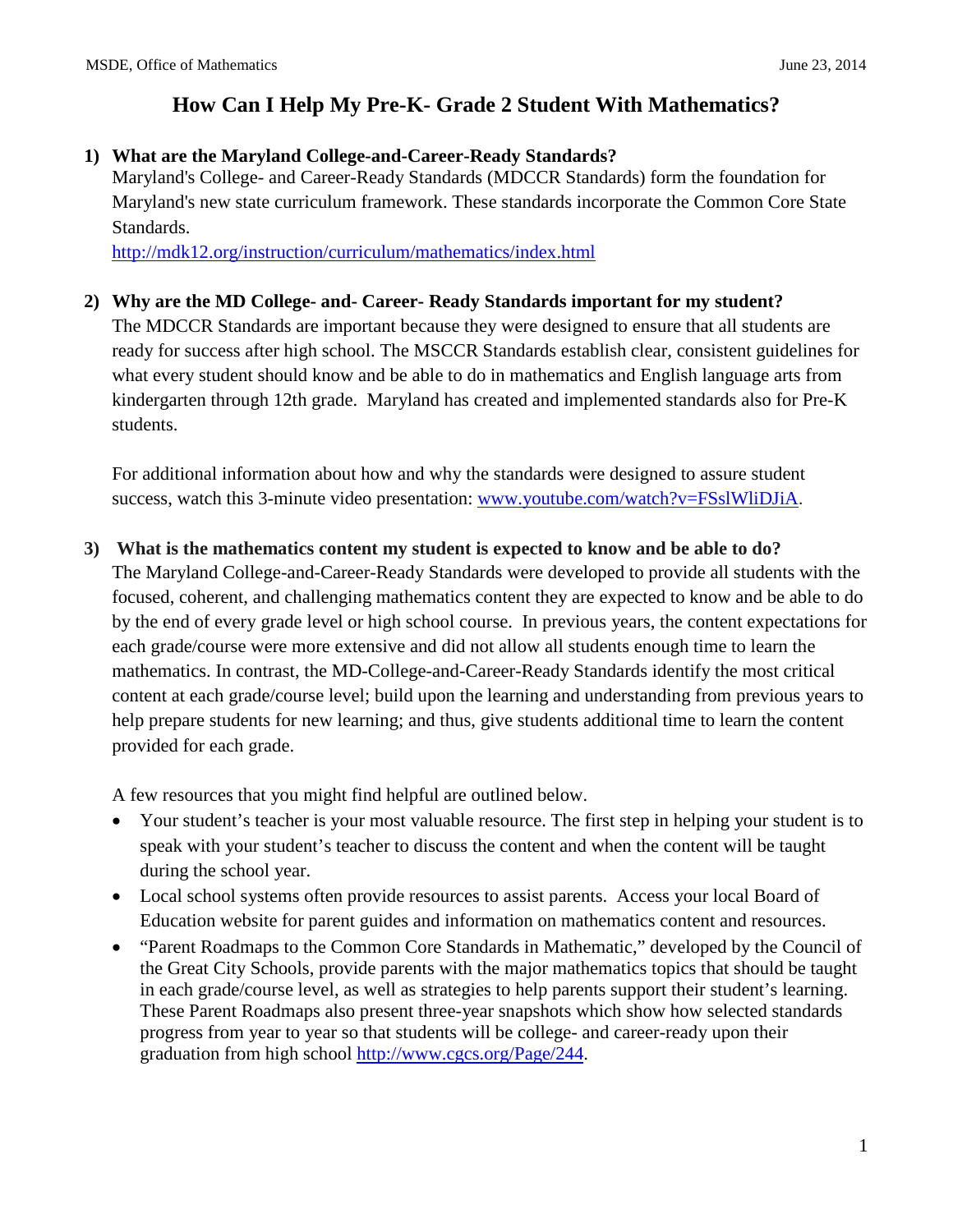- The public website for the Maryland State Department of Education (MSDE) includes a variety of parent resources. The icon for the MSDE Blackboard website can be located at [https://msde.blackboard.com/webapps/portal/frameset.jsp.](https://msde.blackboard.com/webapps/portal/frameset.jsp) Once this page is open, go to the top right corner and locate the words PARENT RESOURCES. Click to open.
- The National Parent Teacher Association (PTA) has published "PTA Parents' Guides to Student Success." These guides, can be accessed at, <http://www.pta.org/parents/content.cfm?ItemNumber=2583>, provide information on the mathematics content from kindergarten through high school that students need to learn at each grade/course level. The guides also suggest ways that parents can help their students in mathematics.
- Check with your local Board of Education and PTA Council websites for more information for parents.

#### **4) Why can't we just teach students the way we learned?**

If you don't recognize the mathematics in your student's homework, think about how the world has changed since you were in school. The mathematics looks different because the world is different Advances in science, technology, information processing and communication, combined with the changing work place; make it necessary for all students to learn more mathematics. Business and industry demand workers who can:

- solve real world problems
- explain their thinking to others
- identify and analyze trends from data, and
- use modern technology.

In their mathematics classes, students will learn and practice the mathematics for their grade using the four strategies listed above. You will see a shift from pages of individual problems to seeing single and multiple step real life problems that students often solve individually, with a partner or in a small group. Students will be encouraged to think through and discuss the problem and solution with others. Students will often be writing to explain how they solved a problem using precise vocabulary and steps that were used to solve the problem. Often students will solve problems using data and technology as part of the problem solving process or as a reference. Students are encouraged to use the mathematics they know and apply it to the next level of skill development or problem solving. Students still need to find the right answers and use mathematically correct and efficient procedures.

If teachers are using strategies you are unfamiliar with, first ask your student's teachers for help. You can also visit the two websites from Carroll County Public Schools and Montgomery Public Schools for strategies teachers may be using.

K-5<http://video.carrollk12.org/ElementaryMath/ParentalResources>

K-5 [\(http://www.montgomeryschoolsmd.org/curriculum/2.0/parent-newsletters.aspx\)](http://www.montgomeryschoolsmd.org/curriculum/2.0/parent-newsletters.aspx)

In addition, this website shows videos of many different mathematics lessons. They are organized by the topic of the content. [https://learnzillion.com](https://learnzillion.com/)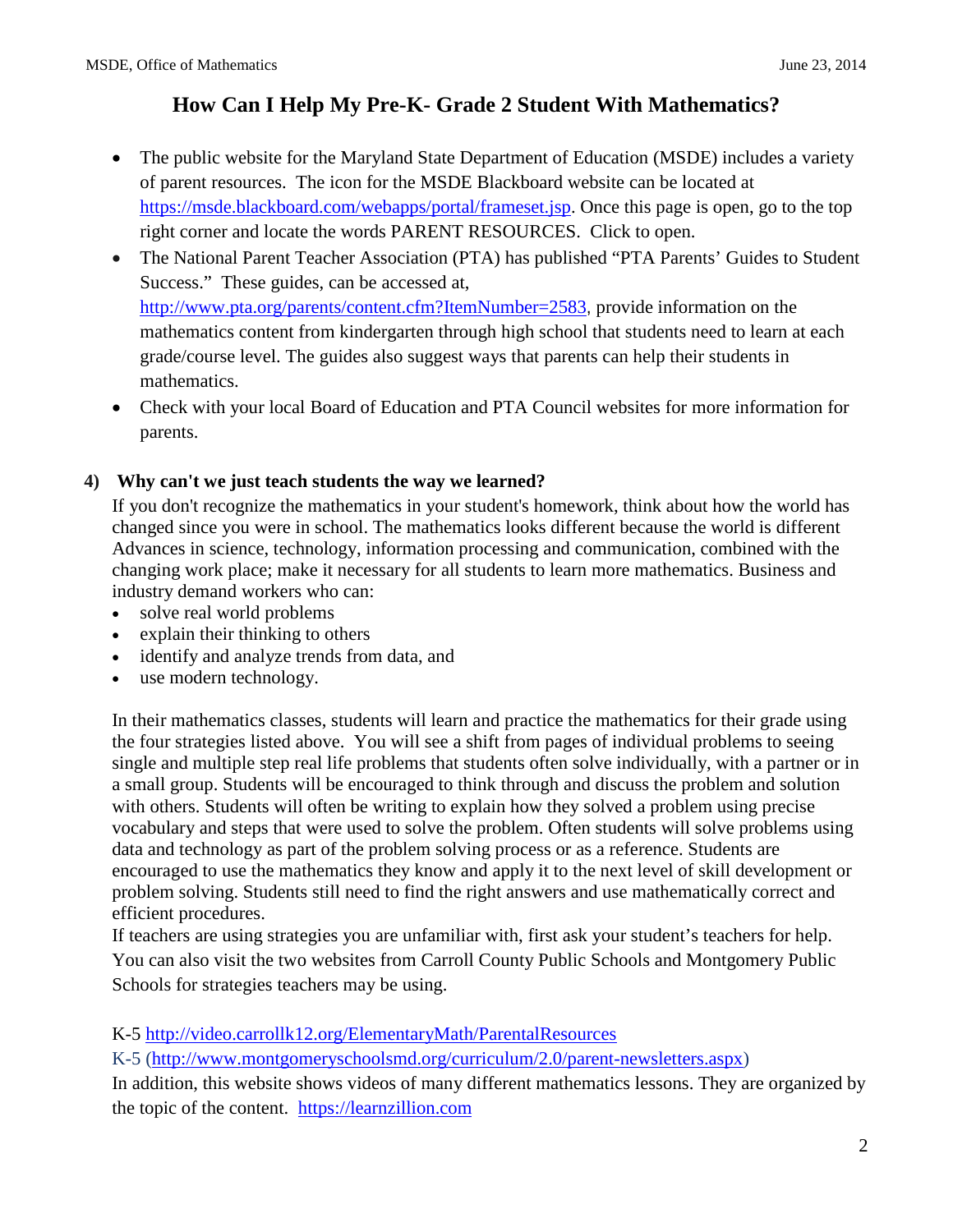Additional suggestions for helping your student learn today's mathematics.

- **Be Positive About Mathematics**. If you tell your student mathematics was hard for you to do or you did not like mathematics, this may influence them to think that mathematics will be too hard for them to learn too. Encourage your student to have a positive attitude and enjoy mathematics. This website provides multiple resources and tips for helping your student learn today's mathematics. It is from the National Council of Teachers of Mathematics <http://www.nctm.org/resources/content.aspx?id=2876>
- **Value Mistakes** view mistakes as a learning process, not a penalty. We all learn from our mistakes, help your student identify their own errors. This way they can correct their own mistakes and learn where they were incorrect in their thinking.
- **Involve your student in the mathematics you use on a daily bases.** Use tasks such as, cooking, shopping, home repairs or projects to your student how mathematics is used every day. This URL provides a free copy of the booklet, "Helping Your Child Learn Math". This booklet provides suggestions and activities to use with your student such as Math At Home, Math On The Go, Math at the Grocery store, and more)

<http://www2.ed.gov/parents/academic/help/math/index.html>

- **Turn off the TV and play games.** Students can learn a lot of mathematics while playing games. Games such as checkers, chess, dominoes, Yahtzee, other board games, and card games which involve counting, problem solving and strategies. There many games that provide practice and help reinforce specific mathematics contents. Ask your student's teacher for suggestions. Also preview [http://www.nctm.org/resources/content.aspx?id=2876.](http://www.nctm.org/resources/content.aspx?id=2876) This website provides many online activities, games, and lessons for your students. Select the grade level that is appropriate for your student.
- **Have fun with a hundreds chart.** The hundreds chart is a wonderful tool to help your student understand many concepts in mathematics. A few of these concepts are: place value of the number system, identify number patterns, skip count, and add and subtract numbers. There are many activities you can do with your students to help them build this understanding. Here are a few websites with activities and downloadable ideas for using the hundreds chart. Have fun! <http://www.smartfirstgraders.com/hundreds-chart.html> <http://letsplaymath.net/2008/09/22/things-to-do-hundred-chart/> [http://www.softschools.com/math/hundreds\\_chart/missing\\_numbers\\_game/](http://www.softschools.com/math/hundreds_chart/missing_numbers_game/)

### **5) How do I help my student if they need additional support in mathematics?**

Begin with your student's teacher; talk to them to develop a plan for additional support. You may also ask the teacher for log in and password information for intervention and enrichment modules found on the MSDE Blackboard website. <https://msde.blackboard.com/webapps/portal/frameset.jsp>

#### **6) How can I help my student with their mathematics homework? Grades 1 and 2:**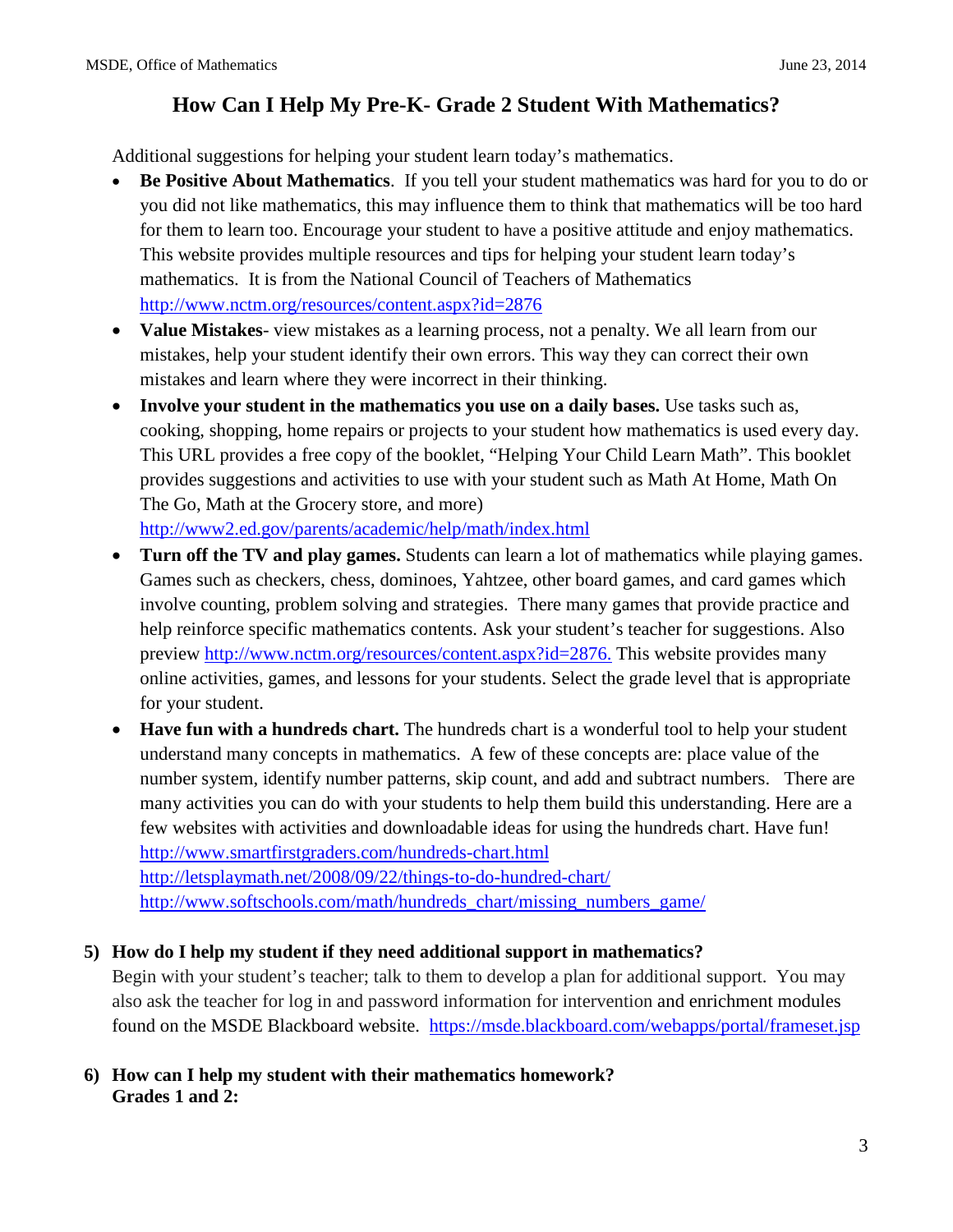- Set a regular time for homework.
- Pick a place that is quiet and without distractions.
- Provide supplies and identify resources.
- Go over the directions to find out if your student understands what to do.
- Ask your student if they know where to begin, assist them is getting started, but resist the temptation to do the homework for your student.
- Look over completed assignments.
- Encourage your student to be precise- use correct mathematics symbols, numbers, and vocabulary.
- Watch for frustration and avoid having students work for long periods of time.
- If your student is unsure of what to do, ask questions such ask, "How did you find this answer? What do you know about this problem?
- When solving word problems, ask students, "How would you describe the problem in your own words? What information is given in the problem? Can your draw a picture of the problem? Should you add, subtract multiply, or divide?
- Encourage your student to when explaining how they solved a problem to identify and explain the steps used to solve the problem.
- When explaining why, have your student tell what they know about mathematics that makes the answer correct.
- Talk to the teacher about any concerns.
- Your most valuable resource is your student's teacher.

### **7) How do I help my student learn basic facts?**

### **Suggestions for PreK and Kindergarten Students:**

Students in the early grades are getting ready for fact fluency as they work on essential skills with numbers. Below are a few of those essential skills from the MD College and Career- Ready Standards. To view the full set of standards, visit

**[http://mdk12.org/instruction/curriculum/mathematics/ind](http://mdk12.org/instruction/curriculum/mathematics/index.html)**ex.html

### **Suggestions for PreK Students**

- Verbally Counting to 10 by ones
	- o Encourage your students to count as you do daily tasks such as setting the table, counting toys, counting steps (going up and down stairs, steps from the car to the grocery store, etc.
	- o Sing counting songs and find books that involve counting. Ask your student to tell you what number will come next as you sing or read.
	- o Give you student a number (from 1-10) and ask them what number comes next? What number comes before?
- Recognize and match written numerals to the same number of objects in a group.
- Recognize the last number counted names the total number in a group.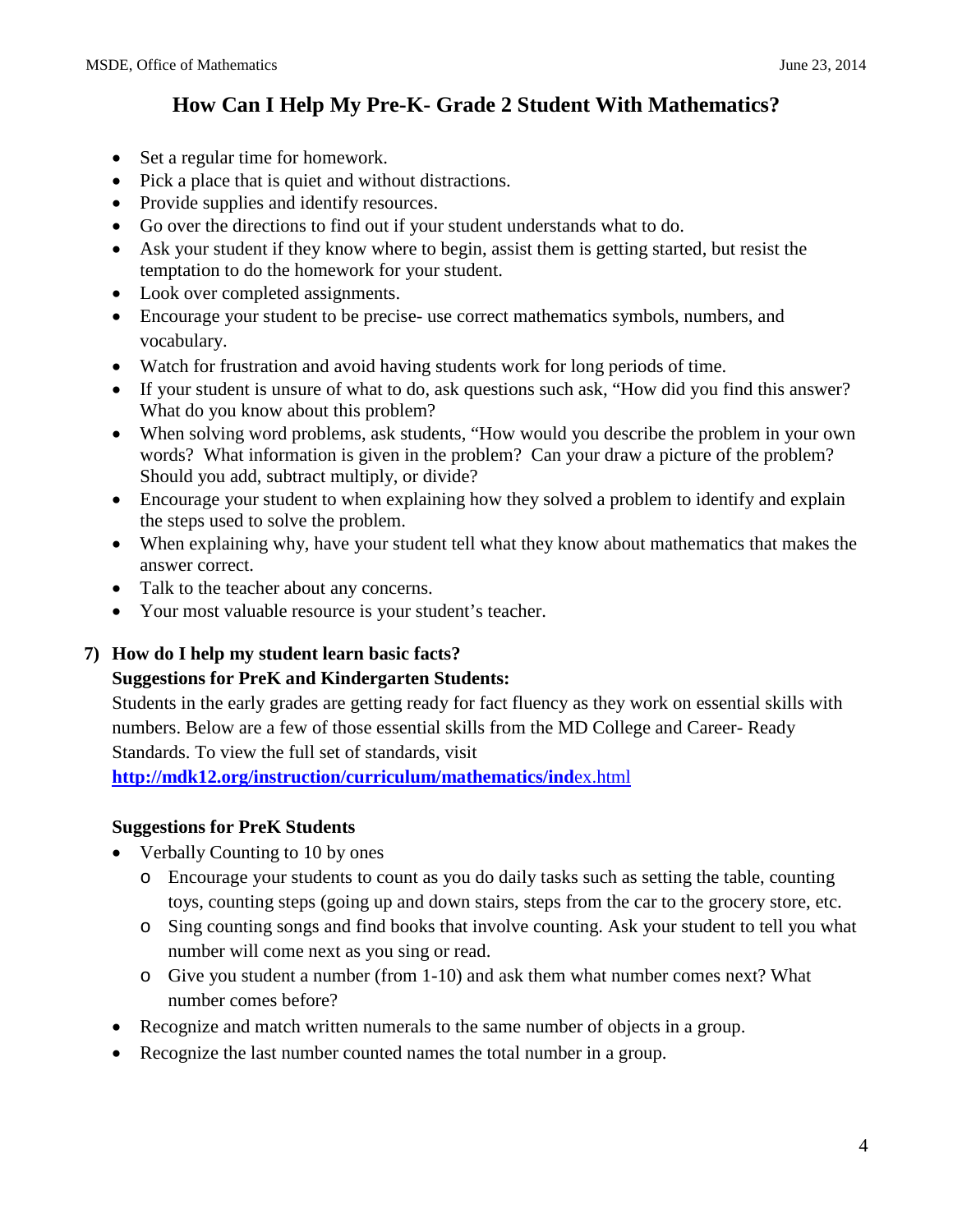- o Have students count a group of objects found in your home and help them understand that last number tells the total number of objects in the group. . Mathematics the written numeral to the group.
- o Show students a written numeral and have them make a group of objects to match the written numeral.

#### **Suggestions for Kindergarten Students**

- Count to 100 by tens and by ones
	- o Verbally count by tens when riding in the car or count steps when walking
	- o Look for literature books that involve counting by tens or by ones
	- o Use materials to make groups of tens and count them.
	- o Use a hundreds chart to count and find the patterns for counting by tens or by ones
	- o <http://letsplaymath.net/2008/09/22/things-to-do-hundred-chart/>
- When counting objects, say the number name in order, pairing each object with one and only one number name and each number name with one object
	- o Have students count groups of objects found in your home.
	- o Give students a number and have them make a group of objects, found in your home, to match the number given.
- Have students make a group of objects from a number given, for example 5. Have students 'decompose' or break down those total number of objects into two smaller groups. So 5 total objects can be decomposed to groups of 2 and 3 or 1 and 4 or 5 and 0. Repeat with other numbers.
- Give students small objects found in your home (buttons, paper clips, small blocks etc) Make up simple addition and subtraction story problems for them to act out with the objects.(up to 10) Students can also draw a picture of the story problem and write the numbers that match each set.
- Reference the MD College and Career Ready Standards or resources for kindergarten in the question number one.

### **Suggestions for Students Grades 1 and 2:**

Before students begin to memorize the basic facts, they need to understand the meaning of addition and subtraction. First, look at the classwork and homework that is coming home. Use that as a guide to create other problems or activities that are similar to those your teacher has created. If needed, ask your student's teacher for additional suggestions and materials to help your student. When your student is learning their basic facts, it is important to remember there are two things your student needs to do in order to recall the basic facts from memory. First, your student needs to purposefully be able to match the answer to the fact. Next, your student needs to practice the known facts multiple times in multiple ways to recall the facts quickly and efficiently. Students begin learning the facts with different types of strategies. This URL provides a list of the types of mental mathematics strategies many teachers use to help students learn the basic facts. [http://hanlonmath.com/pdfFiles/244StrategiesforFactsBH.pdf.](http://hanlonmath.com/pdfFiles/244StrategiesforFactsBH.pdf)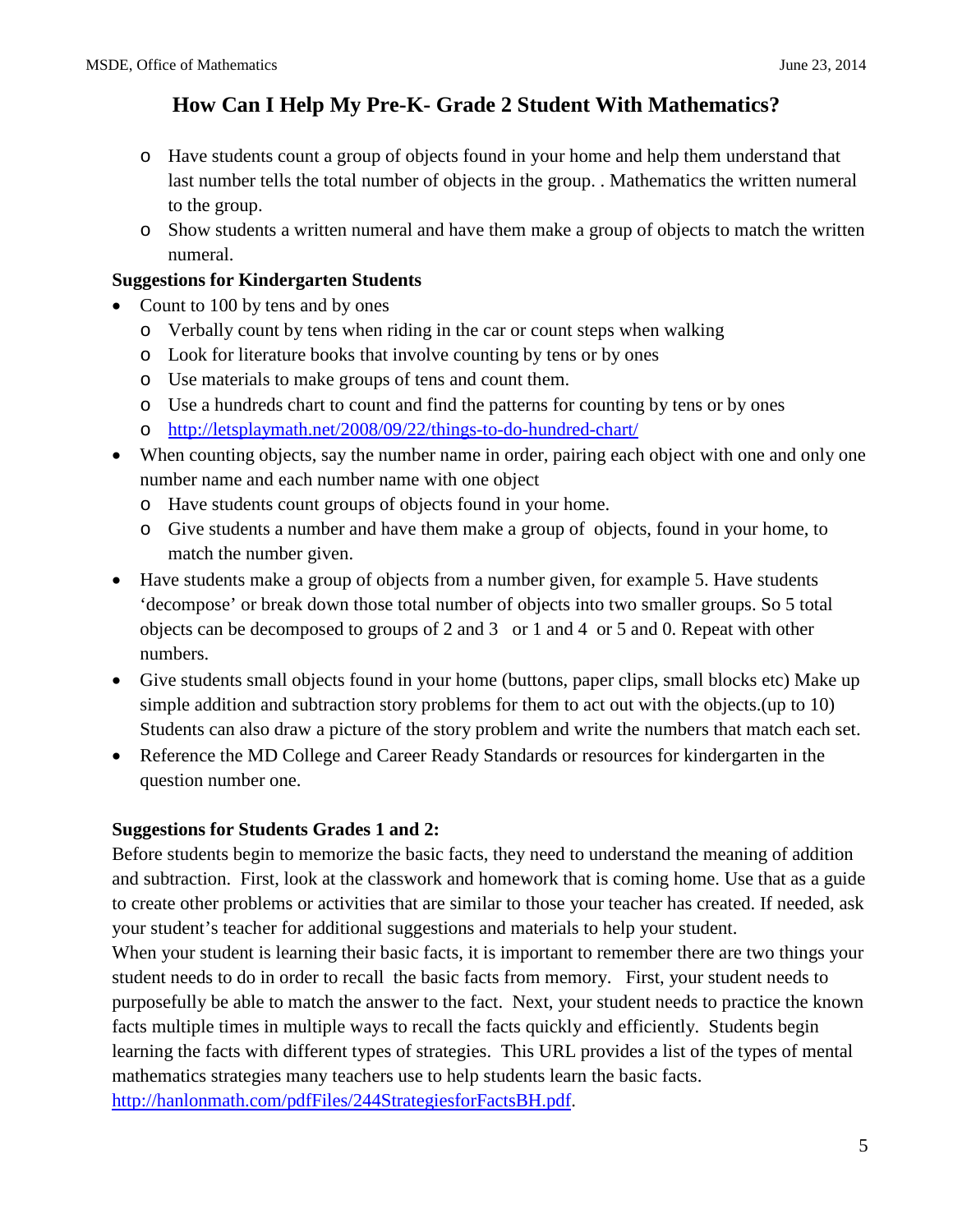A word of caution, many times students are expected to learn the facts using flash cards and multiple pages of problems. These type of activities simply ask students to recall facts they have not learned and do not help them learn the facts. These are appropriate to use once students have demonstrated they can recall the facts accurately. There are many online resources that are appropriate once students learn the facts.

These activities are examples of other ways to help your student learn the facts in addition to using the mental mathematics strategies found in the URL mentioned above.

- Practice the facts by playing games with number cubes (dice) or cards. You could play card games such as War, by having the student draw two cards and add the numbers to determine the winner who has the highest number. A variation for this game would be to roll two dice (number cubes) write down the two numbers rolled and add them for the answer.
- Use dominoes, have your student add the two sets of numbers on the domino place them together. You can also have students use the dominoes to play a memory game. Select 4-5 pairs of dominoes that show the same total amount. Turn them upside down, in rows and columns. Have your student turn over two dominoes at a time. If the pair matches, remove that pair from the rest. Play until all the pairs are matched up.
- Look for daily opportunities to do mental mathematics with your students. This website requires parents to set up an account. Students first take a short assessment to find out which facts a they know. (not timed) They are then able to learn the fact using visuals and the fact, practice using it in a word problem. Good site for learning the facts. One good way to assess your student is to use a blank addition fact table. Have the student write the fact for every combination they know. You can use those results to work on the facts they do not know.
- The URL for a blank addition table:
	- o <https://www.teachervision.com/addition/graphic-organizers/44544.html>
	- o http://www.nzmaths.co.nz/basic-facts-learning-objects
- The resources listed under question 1 will also provide suggestions for working with your students to learn their basic facts.

### **8.) How can I help my student write in mathematics?**

Teachers are using writing in mathematics class to help students reflect on their learning. As students put their thoughts onto paper using words, symbols, numbers, and drawings it helps them make sense of the mathematics they are learning and deepen their own understanding. Teachers also use student's writing to assess their understanding and can often identify misunderstandings or areas of confusion. Writing in mathematics class starts with students verbally talking with their peers and working out problems with partners. The mathematics class today is filled with discussions and conversations about the mathematics work they are doing and problems they are solving.

When you are working with your student at home, you could ask your student to draw a picture of the problem they are solving. Then ask them to label the drawing or write words or phrases to tell what they